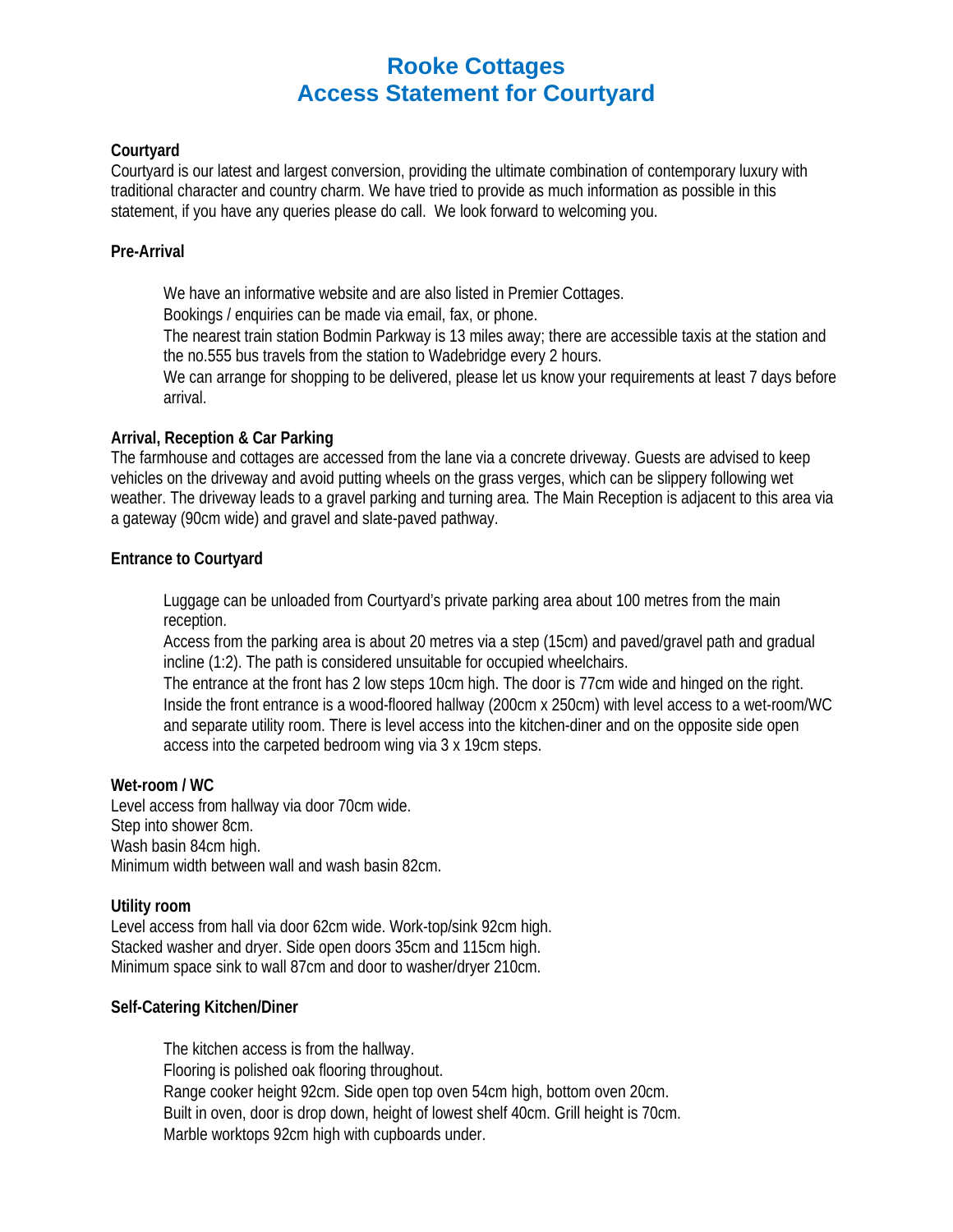# **Rooke Cottages Access Statement for Courtyard**

Hob is built in to worktop and is 92cm high. Sink is 92cm high with built in cupboards under. Microwave with side opening front door on worktop 92cm high. Electric kettle and toaster on worktop 9cm high. Free standing American style fridge freezer. Highest shelf in fridge 146cm and lowest drawer in freezer 15cm. Ice maker 100cm high. Oak Table provided 220cm long by 90cm wide. Height 75cm and minimum under-space of 63cm. At least 90cm free space between all furniture and worktops Evenly lit kitchen with spotlights above work surfaces where required. Good contrast between floor, cupboards and other surfaces

# **Double doors to decked balcony**

The decked balcony area is accessed via double opening doors (120cm), with 'al fresco' dining for 8 persons. The decked area is protected on all sides by a 90cm high handrail.

# **Lounge**

Level access from kitchen via doorway 70cm wide.

Flooring is polished oak throughout with level access to adjoining twin bedroom.

Furniture is moveable and there are plenty of non feather cushions provided.

Seating comprises 3 sofas (non feather filling) wide enough to provide armed and non-armed alternatives.

There is a movable oak coffee table (80cm x 80cm x 45cm) in the middle of the lounge, with a minimum 47cm free space all around.

The log-burning enclosed fire is protected with a safety-guard.

Wall mounted flat-screen, teletext TV and DVD player/recorder provided with remote controls for both. Stereo with CD also available.

# **Twin bedroom**

Level access from lounge via door 70cm wide. Polished oak floor throughout. Both beds height 56cm, 90cm wide by 200cm long, Space each side of bed, left 50cm, right 50cm, between 50cm, foot 130cm. Chest of drawers height 102cm. Top drawer 80cm, bottom drawer 17cm. Wardrobe rail height 170cm. Corner sink 84cm high. Flat screen TV with remote control.

# **Twin bedroom WC**

Integrated WC via door 60cm wide. Minimum space toilet to door (Note: door is prevented from maximum opening by adjoining chest of drawers.)

# **Bedroom Wing**

Room combinations**:** Accommodation in the bedroom wing comprises 2 super-king with full en-suite and 1 twin with WC and shower .

Accessed from hallway via 3 carpeted steps 19cm high into bedroom corridor 723cm long by 93cm wide. Woven pile carpet throughout (except bathrooms) Level access to all bedrooms. All doors to the bedrooms are 70cm wide (minimum) Non Feather duvets and pillows provided in each room. Sheets, duvet covers and pillow cases are pure Egyptian cotton Flat screen teletext TVs provided in all bedrooms with remote control